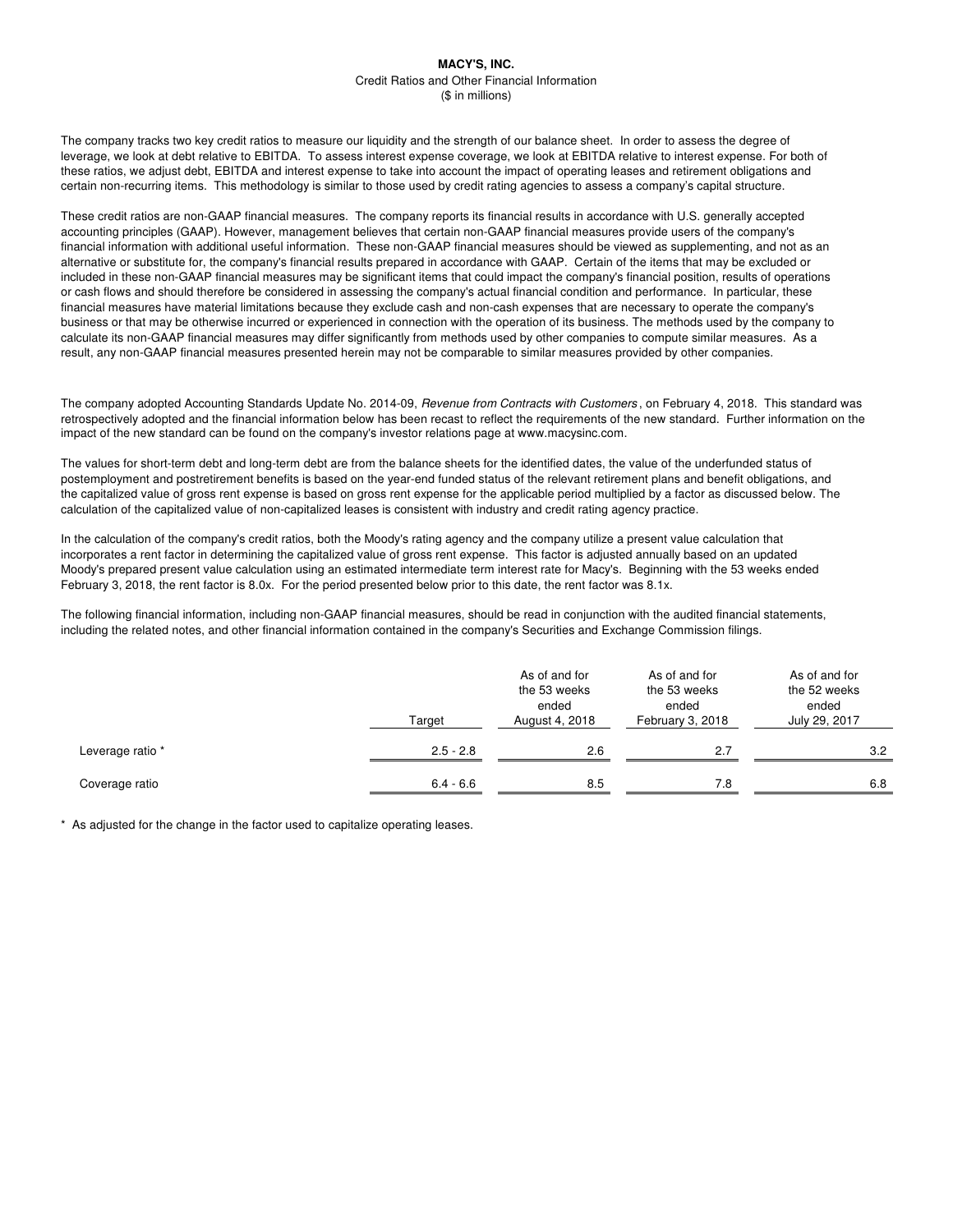# **MACY'S, INC.** Credit Ratios and Other Financial Information (\$ in millions)

# **Adjusted EBITDA**

Management believes that Adjusted EBITDA is a useful measure in evaluating the company's ability to generate cash flow from its operations.

As computed below, Adjusted EBITDA represents earnings before interest, taxes and depreciation and amortization, adjusted to exclude the effects of impairment, restructuring, store closing and other costs, settlement charges, gross rent expense, and the excess of the net periodic benefit costs of the company's postemployment and postretirement benefit obligations over the related service cost components of such benefit costs.

|                                                                                                                            |    | As of and for<br>the 53 weeks<br>ended<br>August 4, 2018 |    | As of and for<br>the 53 weeks<br>ended<br>February 3, 2018 |    | As of and for<br>the 52 weeks<br>ended<br>July 29, 2017 |  |
|----------------------------------------------------------------------------------------------------------------------------|----|----------------------------------------------------------|----|------------------------------------------------------------|----|---------------------------------------------------------|--|
| Most Comparable GAAP Measure:                                                                                              |    |                                                          |    |                                                            |    |                                                         |  |
| Net income                                                                                                                 | \$ | 1,665                                                    | \$ | 1,555                                                      | \$ | 679                                                     |  |
| Non-GAAP Measure:                                                                                                          |    |                                                          |    |                                                            |    |                                                         |  |
| Net income                                                                                                                 | \$ | 1,665                                                    | \$ | 1,555                                                      | \$ | 679                                                     |  |
| Add back interest expense                                                                                                  |    | 293                                                      |    | 321                                                        |    | 338                                                     |  |
| Add back (deduct) losses or gains on early retirement of debt                                                              |    | (6)                                                      |    | (10)                                                       |    |                                                         |  |
| Deduct interest income                                                                                                     |    | (18)                                                     |    | (11)                                                       |    | (7)                                                     |  |
| Add back (deduct) federal, state and local income tax expense (benefit)                                                    |    | (81)                                                     |    | (39)                                                       |    | 399                                                     |  |
| Add back restructuring, impairment, store closing and other costs                                                          |    | 221                                                      |    | 186                                                        |    | 230                                                     |  |
| Add back settlement charges                                                                                                |    | 104                                                      |    | 105                                                        |    | 130                                                     |  |
| Add back depreciation and amortization                                                                                     |    | 974                                                      |    | 991                                                        |    | 1,025                                                   |  |
| Add back gross rent expense (Note 1)                                                                                       |    | 341                                                      |    | 338                                                        |    | 337                                                     |  |
| Deduct net periodic benefit costs of the postemployment and<br>postretirement benefit obligations in excess of the service |    |                                                          |    |                                                            |    |                                                         |  |
| cost components (Note 2)                                                                                                   |    | (52)                                                     |    | (57)                                                       |    | (56)                                                    |  |
| <b>Adjusted EBITDA</b>                                                                                                     |    | 3,441                                                    |    | 3,379                                                      |    | 3,076                                                   |  |

## Note 1

The add back of gross rent expense in calculating Adjusted EBITDA treats the company's periodic rent expense under the relevant lease agreements in a manner consistent with the company's owned properties.

| Real estate       |     | 328 |            |
|-------------------|-----|-----|------------|
| Personal property |     |     |            |
|                   | 211 | 338 | 227<br>، ب |

# Note 2

The add back of the excess net periodic benefit cost of the company's postemployment and postretirement benefit obligations over the service cost component of such benefit costs in calculating Adjusted EBITDA recognizes the fact that the service cost components of the net periodic benefit costs are primarily operating type costs and should be included in Adjusted EBITDA, while all other components of the net periodic benefit costs are primarily financing type costs and should be excluded from Adjusted EBITDA. Net periodic benefit costs include, where applicable, service cost, interest cost, expected return on assets, amortization of net actuarial gains and losses and the amortization of prior service costs or credits.

| Net periodic benefit costs:                                |      |      |               |
|------------------------------------------------------------|------|------|---------------|
| Pension plan                                               | (76) | (82) | (82)          |
| Supplementary retirement plan                              | 31   | -31  | 30            |
| Postretirement benefit obligations                         | '1)  |      | $\mathcal{D}$ |
| Less service cost component of net periodic benefit costs: |      |      |               |
| Pension plan                                               | (6)  | (6)  | (6)           |
| Supplementary retirement plan                              |      |      |               |
| Postretirement benefit obligations                         |      |      |               |
|                                                            | (52) | (57  | (56)          |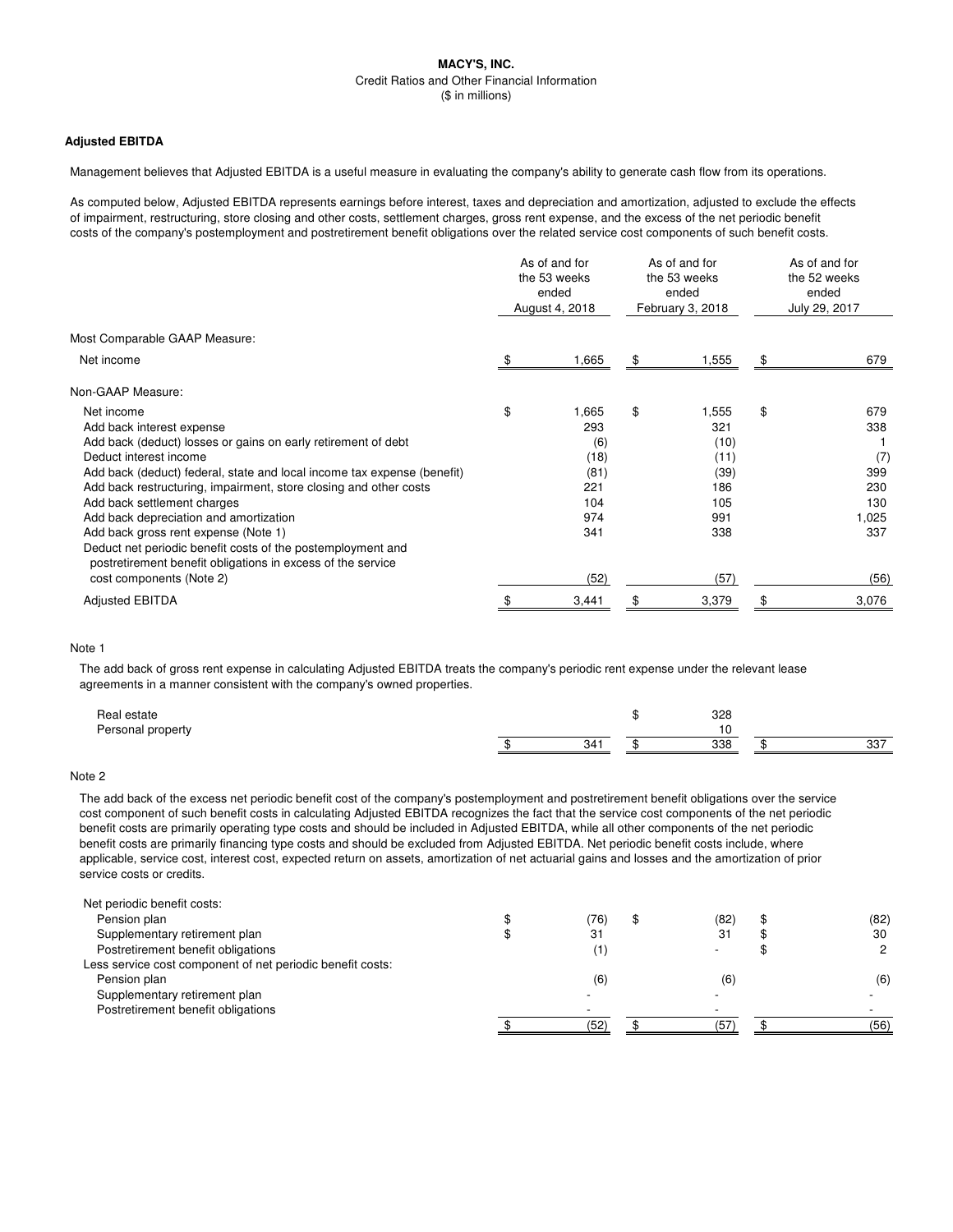## **MACY'S, INC.** Credit Ratios and Other Financial Information (\$ in millions)

#### **Leverage ratio**

Management believes that the leverage ratio, as computed below and defined as Adjusted debt divided by Adjusted EBITDA, is a useful measure in evaluating the company's ability to cover its debt-like obligations.

As computed below, Adjusted debt represents the company's short-term and long-term debt, adjusted to include (exclude) certain items as identified below.

As computed above, Adjusted EBITDA represents earnings before interest, taxes and depreciation and amortization, adjusted to exclude the effects of impairment, restructuring, store closing, and other costs, settlement charges, gross rent expense, and the excess of the net periodic benefit costs of the company's postemployment and postretirement benefit obligations over the related service cost components of such benefit costs.

|                                                                                                                   | As of and for<br>the 53 weeks<br>ended<br>August 4, 2018 |          | As of and for<br>the 53 weeks<br>ended<br>February 3, 2018 | As of and for<br>the 52 weeks<br>ended<br>July 29, 2017 |                      |
|-------------------------------------------------------------------------------------------------------------------|----------------------------------------------------------|----------|------------------------------------------------------------|---------------------------------------------------------|----------------------|
| Most Comparable GAAP Ratio:                                                                                       |                                                          |          |                                                            |                                                         |                      |
| Short-term debt<br>Long-term debt<br>Total debt                                                                   | \$<br>63<br>5,473<br>5,536                               | \$<br>\$ | 22<br>5,861<br>5,883                                       | \$<br>\$                                                | 16<br>6,301<br>6,317 |
| Net income                                                                                                        | \$<br>1,665                                              | \$       | 1,555                                                      | \$                                                      | 679                  |
|                                                                                                                   | 3.3                                                      |          | 3.8                                                        |                                                         | 9.3                  |
| Non-GAAP Ratio:                                                                                                   |                                                          |          |                                                            |                                                         |                      |
| Short-term debt<br>Long-term debt<br>Underfunded status of postemployment and<br>postretirement benefits (Note 1) | \$<br>63<br>5,473<br>535                                 | \$       | 22<br>5,861<br>535                                         | \$                                                      | 16<br>6,301<br>648   |
| Capitalized value of gross rent expense (Note 2)                                                                  | 2,728                                                    |          | 2,704                                                      |                                                         | 2,730                |
| Adjusted debt                                                                                                     | 8,799                                                    | \$       | 9,122                                                      | \$                                                      | 9,695                |
| <b>Adjusted EBITDA</b>                                                                                            | 3,441                                                    |          | 3,379                                                      | \$                                                      | 3,076                |
|                                                                                                                   | 2.6                                                      |          | 2.7                                                        |                                                         | 3.2                  |

## Note 1

The inclusion of the underfunded status (the amount by which the projected benefit obligation or accumulated postretirement benefit obligation exceeds the fair value of plan assets) of the company's postemployment and postretirement obligations in Adjusted debt treats the company's net liability under the relevant benefit plans as debt equivalents. The assumed tax benefit of 26% represents the tax deductibility of contributions which impact the funded status of the plans.

| Underfunded (overfunded) status:                        |       |      |       |
|---------------------------------------------------------|-------|------|-------|
| Pension plan                                            | (138) | 138) | 95    |
| Supplementary retirement plan                           | 703   | 703  | 747   |
| Postretirement benefit obligations                      | 156   | 156  | 186   |
| Less income tax effect of net underfunded status of the |       |      |       |
| pension and supplementary retirement plans and          |       |      |       |
| postretirement benefit obligations                      | (186) | 186) | (380) |
|                                                         | 535   | 535  | 648   |

## Note 2

The inclusion of the capitalized value of gross rent expense, as calculated by multiplying the periodic annual reported gross rent expense by a factor of 8.0x for the periods ending on February 3, 2018 and later, and 8.1x for the prior period presented above.